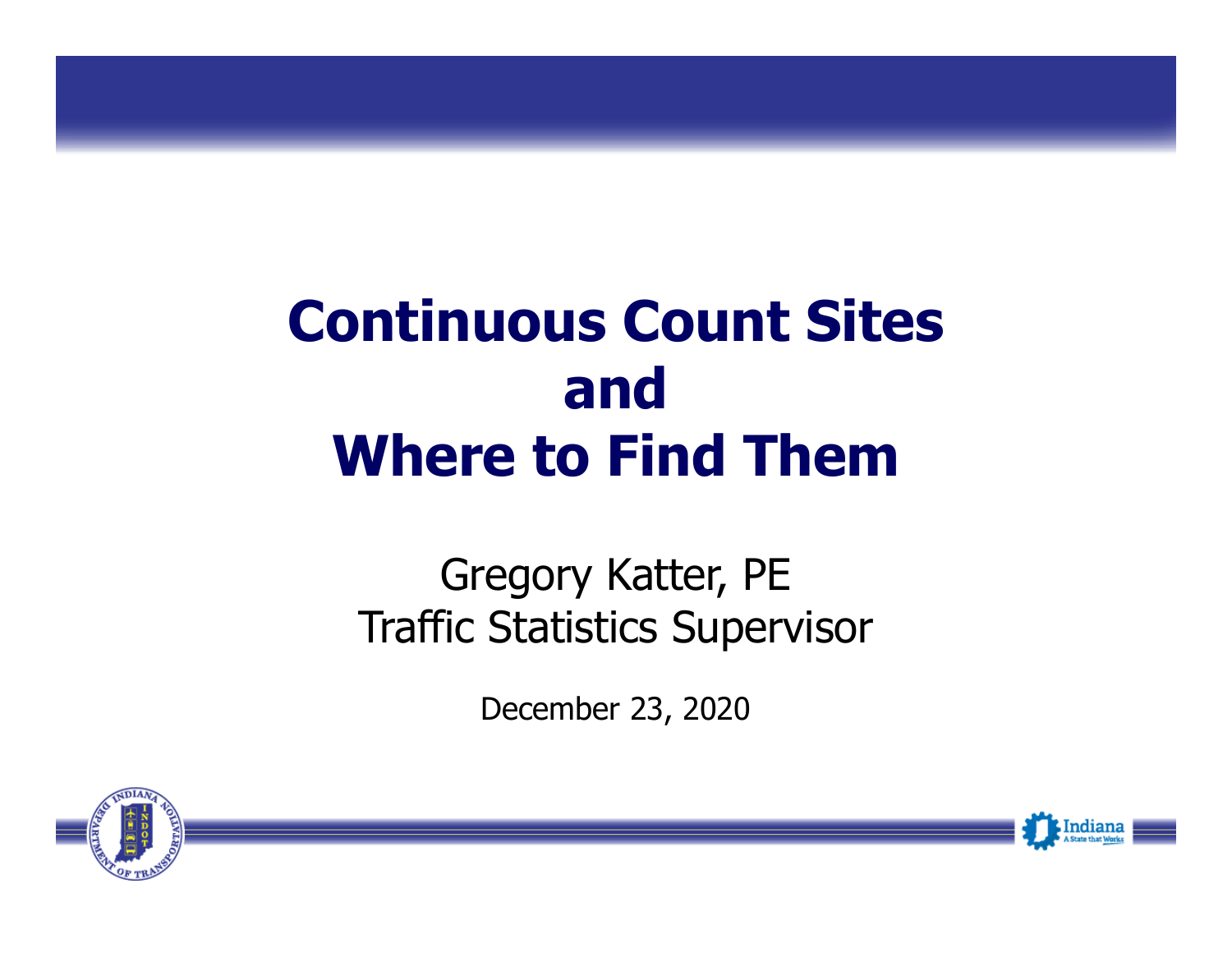

- **What is a Continuous Count Site?**
- **How can I find them?**

# **What do I do if there is one within my Project Limits?**



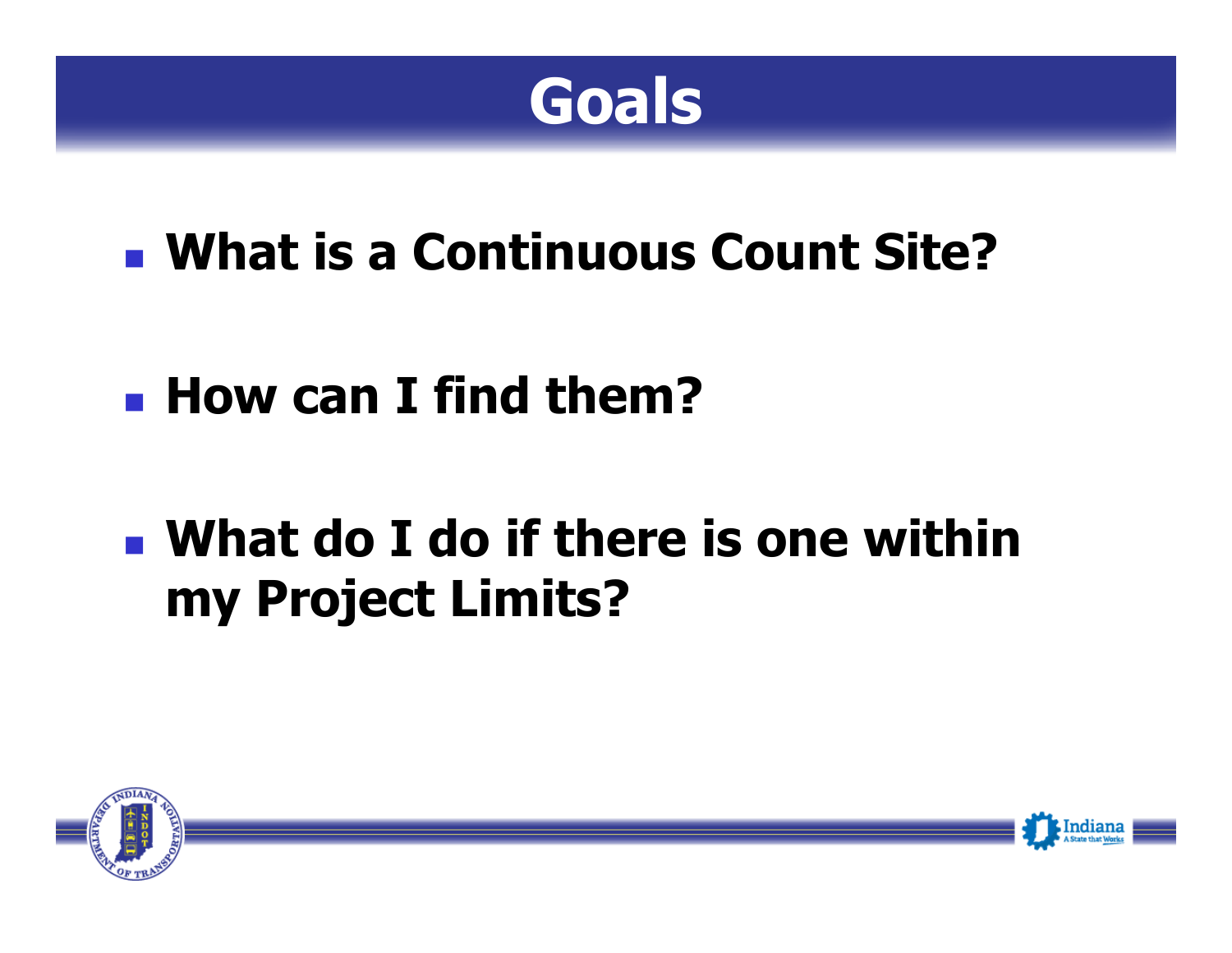# **What is a Continuous Count Site?**

- **A collection of in pavement sensors and roadside equipment**
- **Look like traffic signal loop detectors but not near traffic signals**
- **Collects traffic data 24/7/365**
- **Supports INDOTs required reporting to FHWA**
- **Approximately 145 across the State**



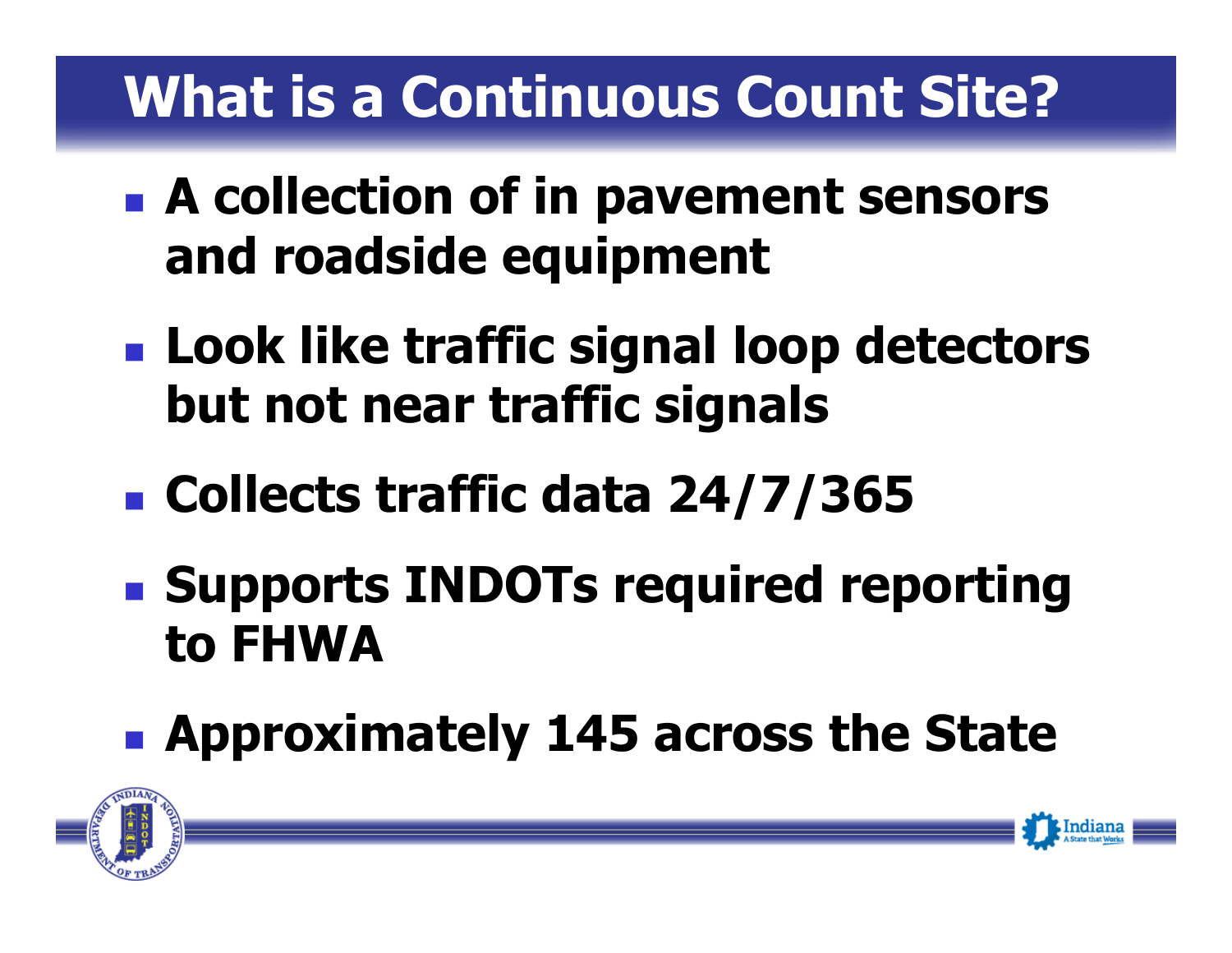#### **What does a Continuous Count Site look like?**





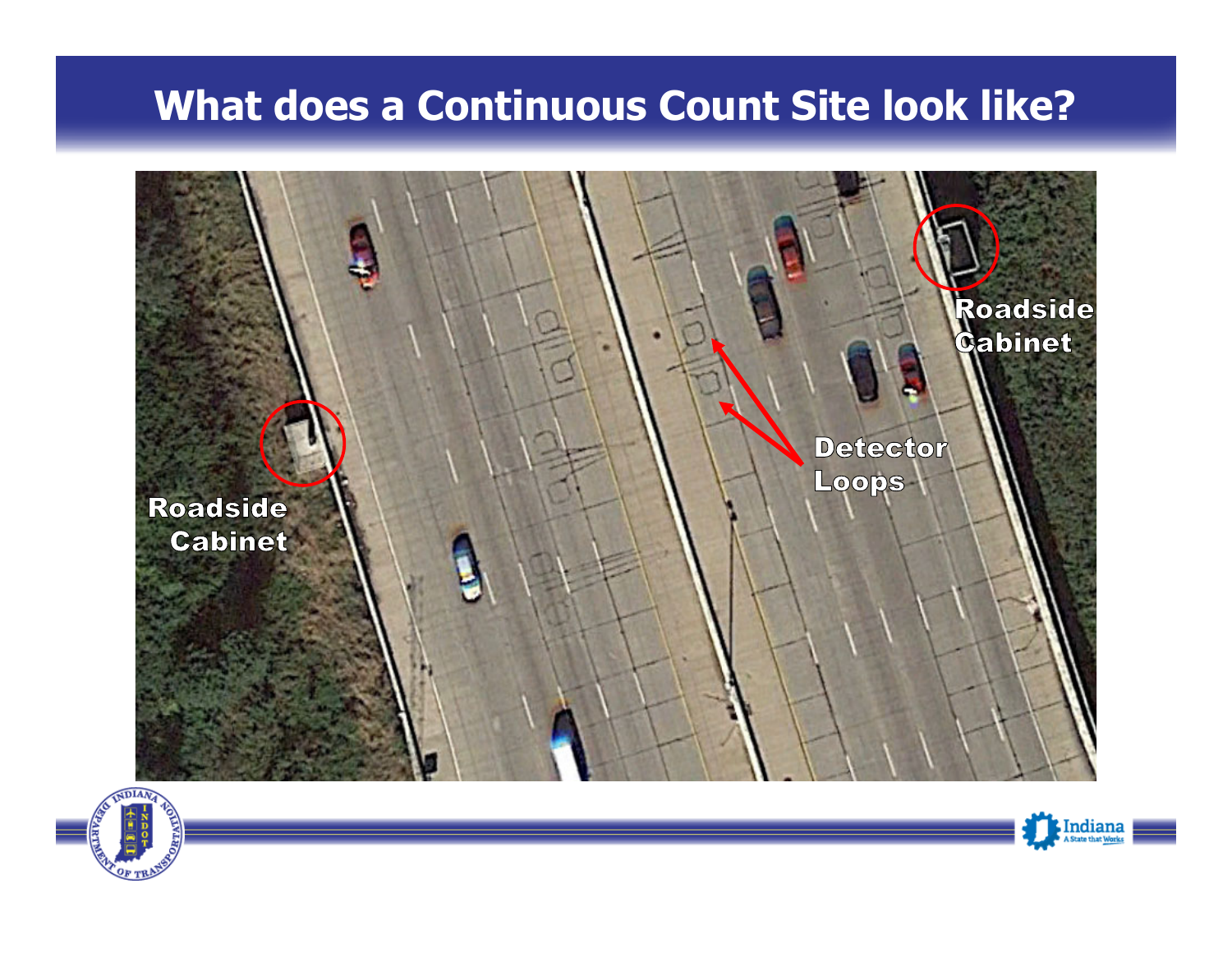## **How can I find Continuous Count Sites?**

## **Look in INDOTs Traffic Count Database System**

- 1.indot.ms2soft.com
- 2. INDOT Public Website via the upper right Menu>Resources>Traffic Data and follow link to Traffic Count Database System



Indiana

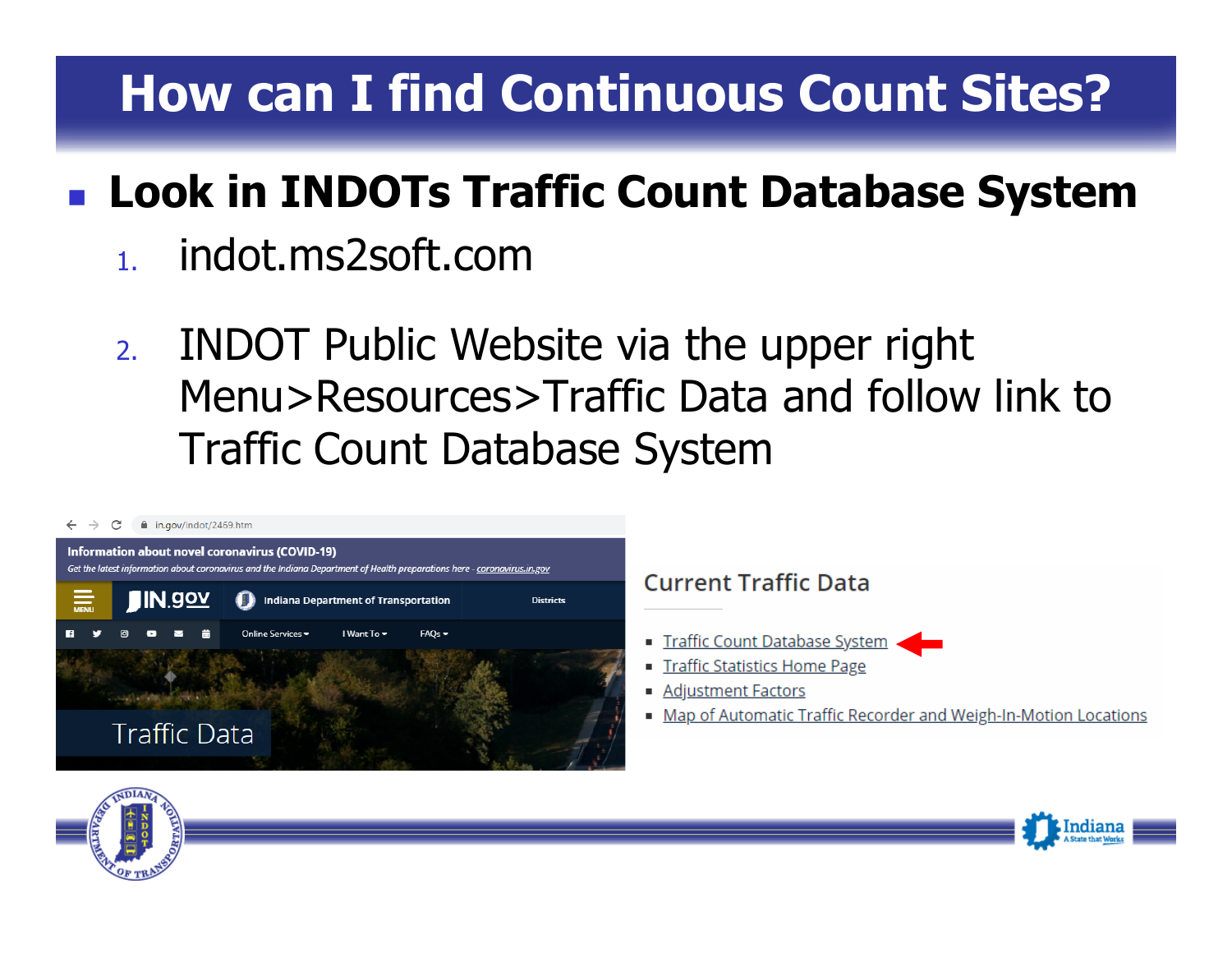#### **Finding Continuous Count Sites in the Traffic Count Database System**

- 1. In the upper right corner of the Map pane, click on the TCDS Toolbox
- 2. Select Continuous under TCDS **Locations**
- 3. Check the box beside TCDSLocations

Continuous Count Sites will be marked with a white "C" or "W" inside a brown or blue square.

Clicking on the square will open an information bubble with a link to "View Detail in New Search" which populates the Data Pane with all the information about the site.



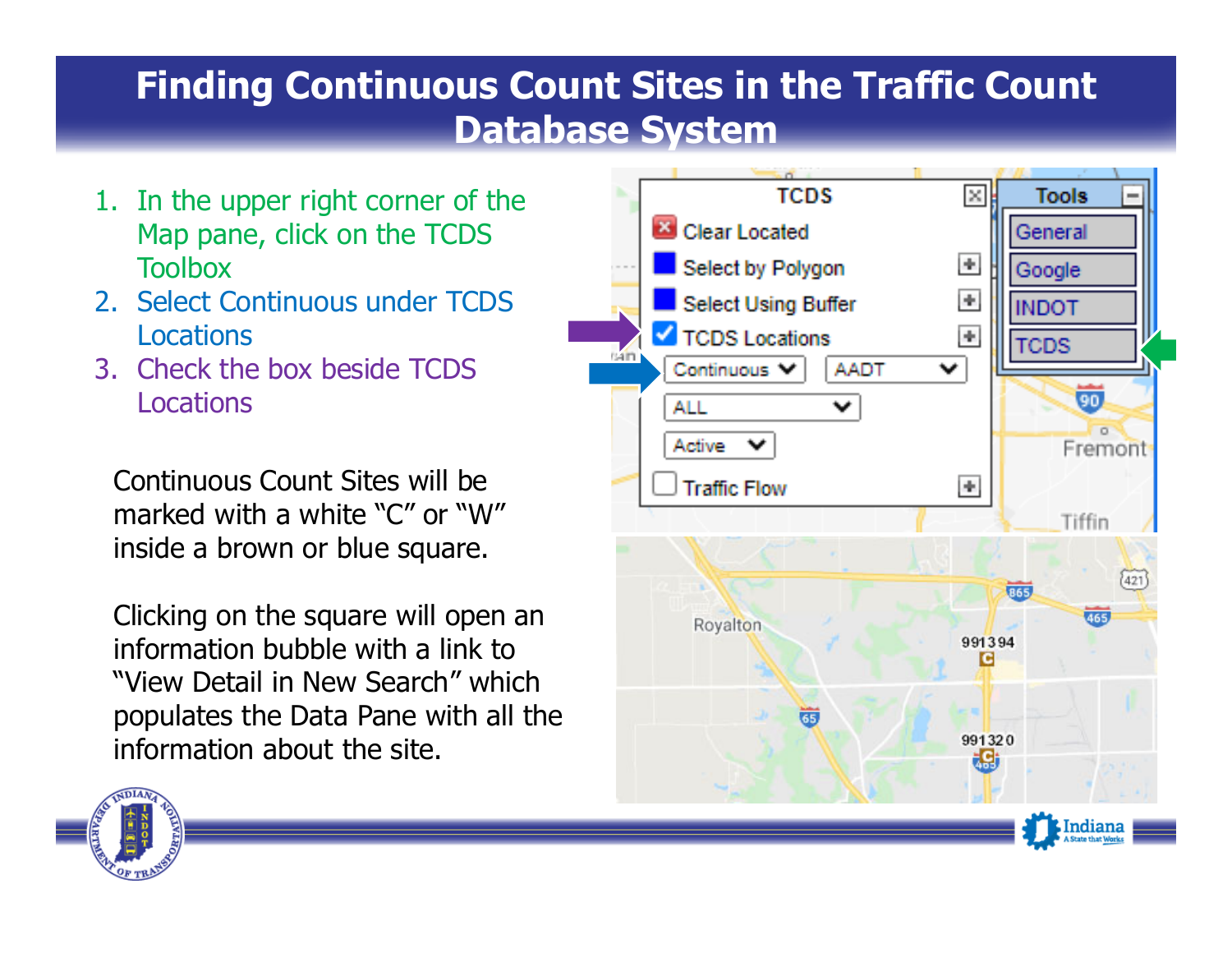#### **What should I do if there is a Continuous Count Site within my Project Limits?**

### **Send and email to Marc Antich and Greg Katter**

- <u>MAntich@indot.in.gov</u>
- GKatter@indot.in.gov

## **Include**

- **Project Designation Number (Des No.)**
- **Description of project limits Route No. from RP to RP** or Cross Road to Cross Road
- **Description of work to be done**
- **Location ID of Continuous Count Site within the** project



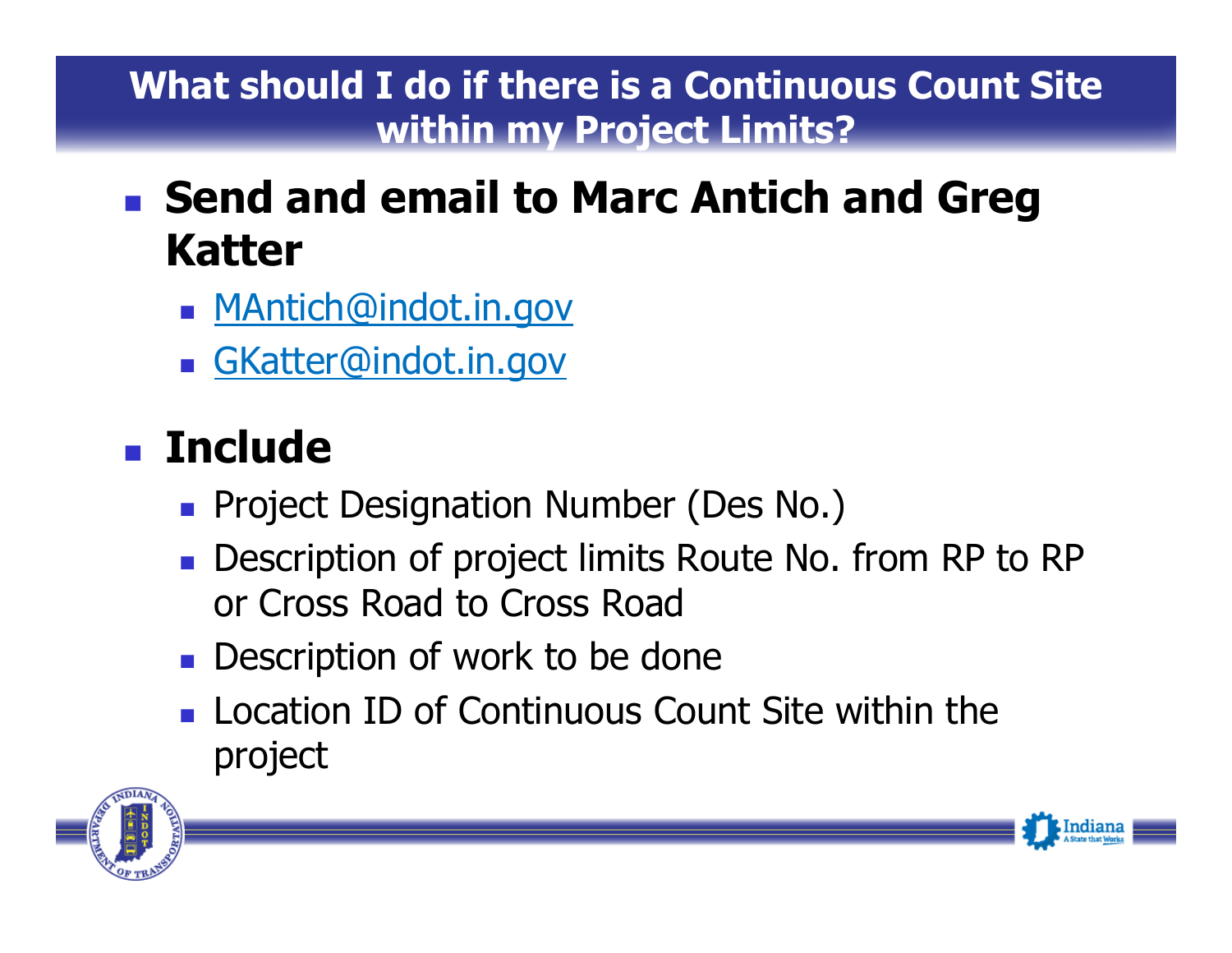### **How will a Continuous Count Site affect my project?**

- **It will need to be shown on the plans just like a Utility or Railroad**
- $\overline{\mathcal{A}}$  **Contact information included in plans and documents just like <sup>a</sup> Utility or Railroad**
- **Coordinate with Marc Antich and ITS to determine if site is to be renewed as part of project and specifications to account for the work or area of site exempted from project**